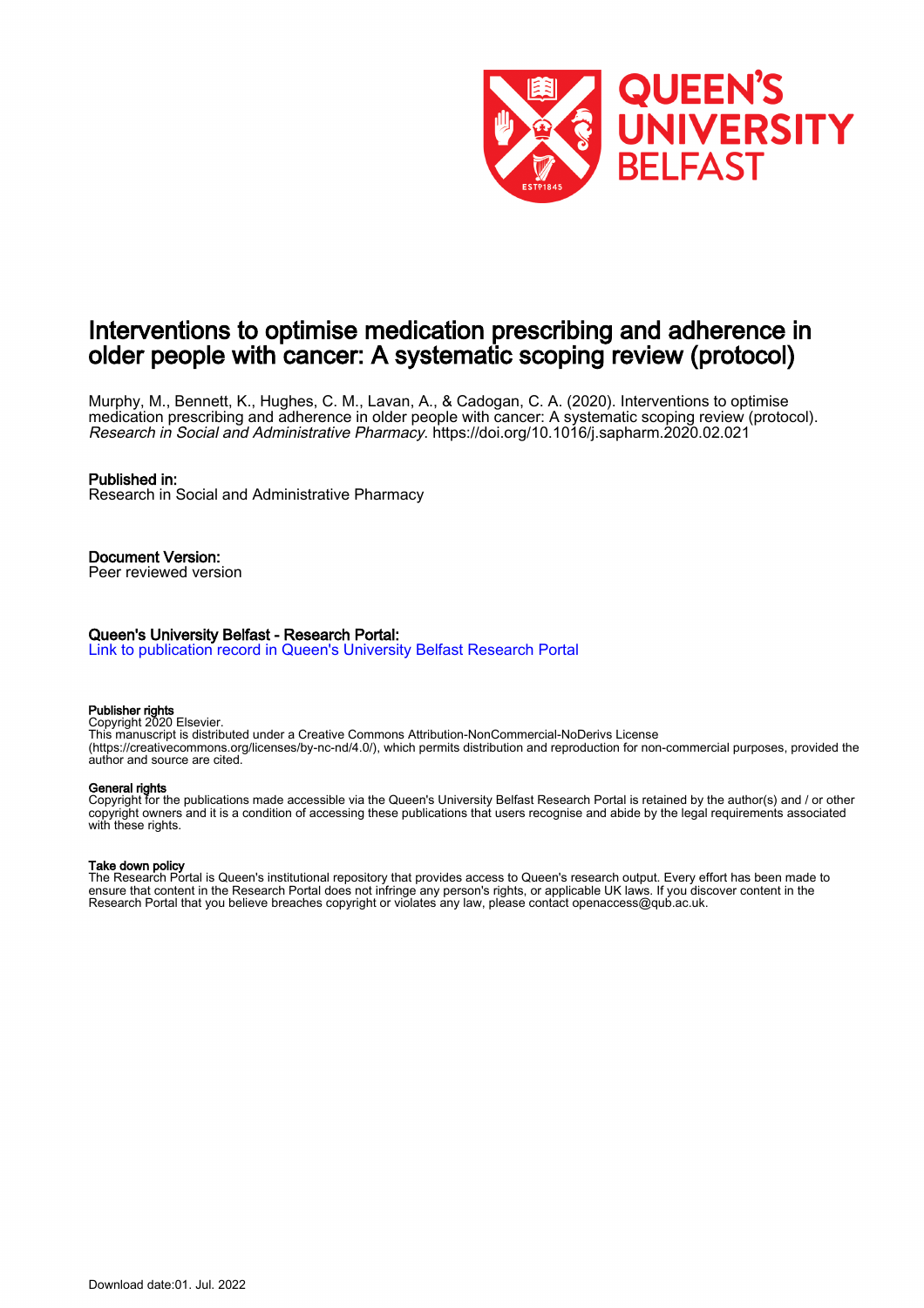| $\mathbf{1}$   | Interventions to optimise medication prescribing and adherence in older people with cancer:   |                                                                                                                                                            |
|----------------|-----------------------------------------------------------------------------------------------|------------------------------------------------------------------------------------------------------------------------------------------------------------|
| 2              | A systematic scoping review (protocol)                                                        |                                                                                                                                                            |
| 3              |                                                                                               |                                                                                                                                                            |
| $\overline{4}$ |                                                                                               | Melanie Murphy <sup>a</sup> , Kathleen Bennett <sup>b</sup> , Carmel M. Hughes <sup>c</sup> , Amanda Lavan <sup>d,e</sup> , Cathal A. Cadogan <sup>a</sup> |
| 5              |                                                                                               |                                                                                                                                                            |
| 6              |                                                                                               | <sup>a</sup> School of Pharmacy and Biomolecular Sciences, Royal College of Surgeons in Ireland, Dublin,                                                   |
| $\overline{7}$ | Ireland                                                                                       |                                                                                                                                                            |
| 8              | b Population Health Sciences Division, Royal College of Surgeons in Ireland, Dublin, Ireland  |                                                                                                                                                            |
| 9              | <sup>c</sup> School of Pharmacy, Queen's University Belfast, Belfast, United Kingdom          |                                                                                                                                                            |
| 10             | <sup>d</sup> Geriatric Medicine, Cork University Hospital, Cork, Ireland                      |                                                                                                                                                            |
| 11             | <sup>e</sup> Department of Medicine for the Elderly, St James's Hospital, Dublin              |                                                                                                                                                            |
| 12             |                                                                                               |                                                                                                                                                            |
| 13             |                                                                                               |                                                                                                                                                            |
| 14             |                                                                                               |                                                                                                                                                            |
| 15             |                                                                                               |                                                                                                                                                            |
| 16             |                                                                                               |                                                                                                                                                            |
| 17             |                                                                                               |                                                                                                                                                            |
| 18             |                                                                                               |                                                                                                                                                            |
| 19             | Corresponding author: Dr. Cathal Cadogan, School of Pharmacy and Biomolecular Sciences, Royal |                                                                                                                                                            |
| 20             | College of Surgeons in Ireland, 111 St. Stephen's Green, Dublin, Ireland                      |                                                                                                                                                            |
| 21             | Tel.: +353 1 402 5194                                                                         | E-mail: cathalcadogan@rcsi.ie                                                                                                                              |
| 22             |                                                                                               |                                                                                                                                                            |
| 23             |                                                                                               |                                                                                                                                                            |
| 24             |                                                                                               |                                                                                                                                                            |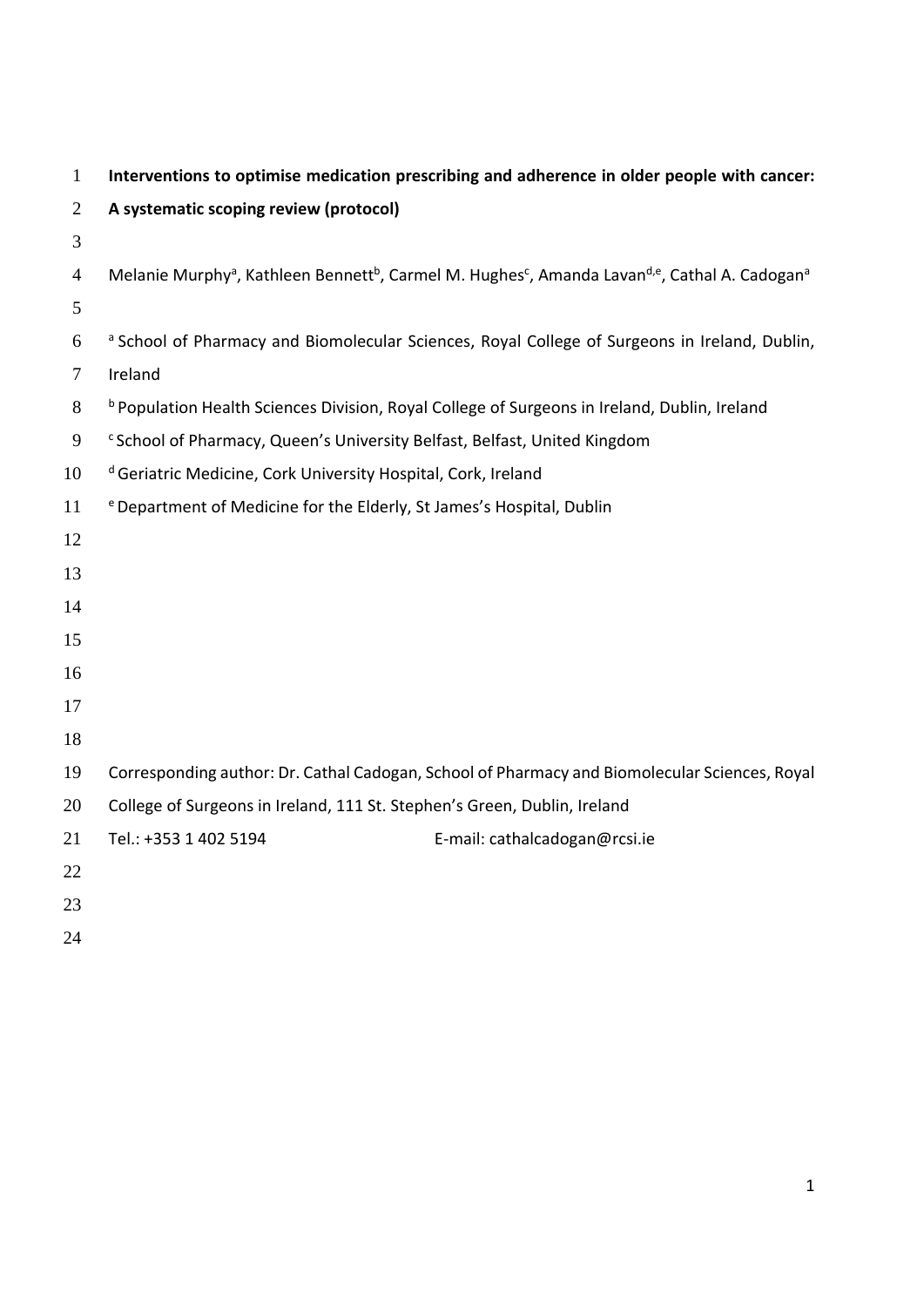### **Abstract**

**Background:** Older adults with cancer often require multiple medications including cancer‐ specific treatments and supportive care medications (e.g. analgesics), as well as medications for 28 pre-existing medical conditions. Increasing numbers of medications pose risks of potentially 29 inappropriate prescribing, drug-drug interactions and drug-disease interactions. The burden of treatment (i.e. the workload of healthcare and its impact on patient functioning and well‐being) 31 may also negatively affect the way patients take their medications. Non-adherence to medication in patients with cancer is associated with treatment failure and increased healthcare costs. Therefore, it is crucial that medicines are optimised for older adults with cancer to enhance appropriate prescribing, reduce the complexity of treatment regimens and minimise the risk of non‐adherence.

**Objective:** To provide an overview of evaluations of interventions aimed at optimising medication prescribing and/or adherence in older adults with cancer.

**Methods:** A systematic scoping review will be undertaken. Four databases will be searched from inception: PubMed, EMBASE, CINAHL and PsycINFO. In order to meet inclusion criteria, studies must evaluate an intervention seeking to improve medication prescribing and/or adherence in older adults(aged ≥65 years) with an active cancer diagnosis using a comparative evaluation (e.g. inclusion of a control group). Two reviewers will independently screen titles and abstracts for inclusion and extract data relating to study population, intervention characteristics, outcome assessments and key findings. Extracted data will be collated using tables, figures and accompanying descriptive summaries. The review will be reported using the Preferred Reporting Items for Systematic reviews and Meta‐Analyses extension for Scoping Reviews (PRISMA‐ScR) guidelines.

**Project impact:** The scoping nature of thisreview willserve to provide an overview of the existing literature on interventions aimed at optimising medication prescribing and adherence in older adults with cancer. The review findings will help to identify research gaps and highlight areas to explore further in future research.

**Key words:** cancer, oncology, older adults, intervention, prescribing, adherence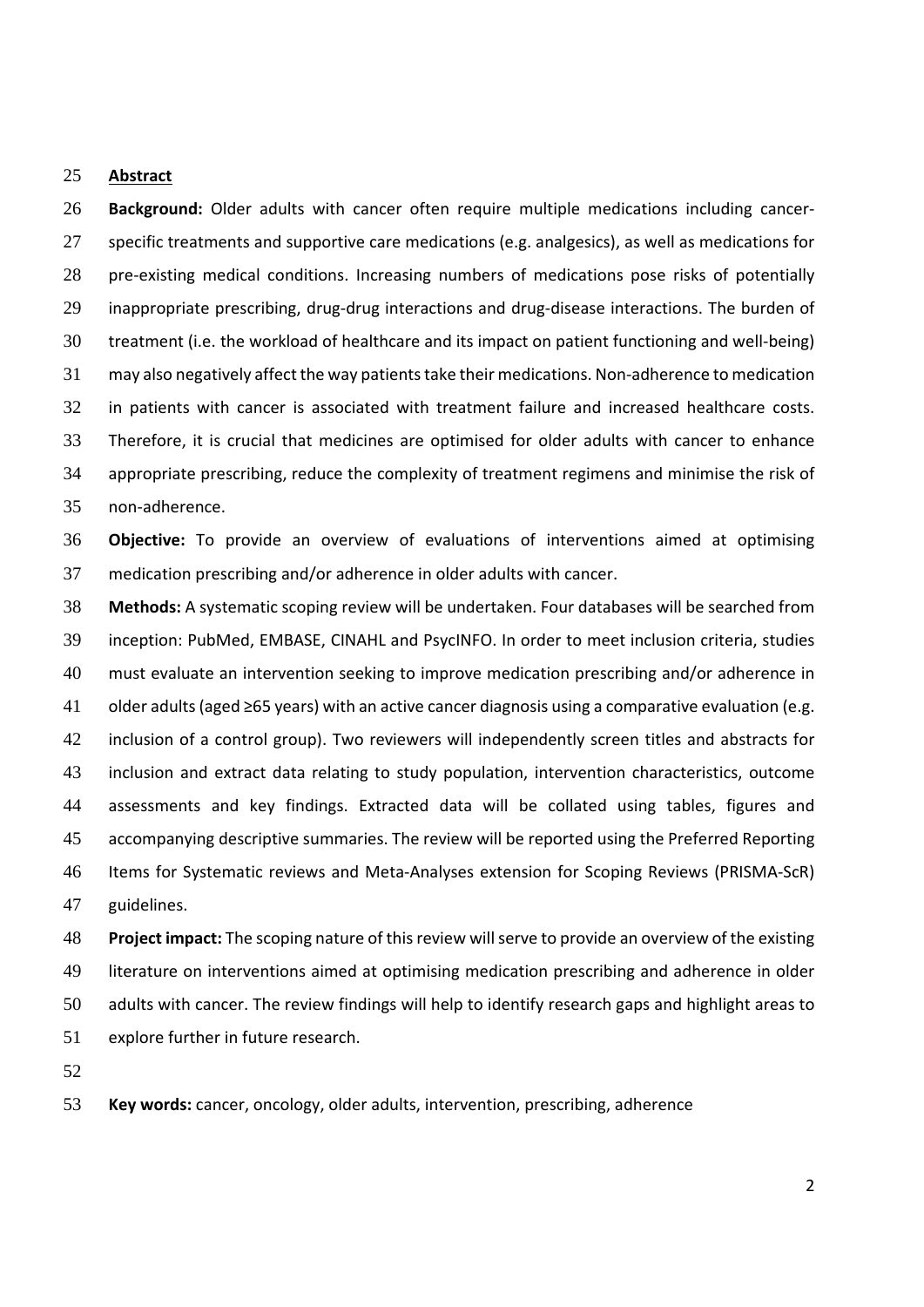# **Abbreviations:**

- ADE: adverse drug event
- EPOC: Effective Practice and Organisation of Care
- PIP: potentially inappropriate prescribing
- PRISMA‐ScR: Preferred Reporting Items for Systematic Reviews and Meta‐Analyses extension
- for Scoping Reviews
- RCT: randomised controlled trial
- STOPP/START: Screening Tool of Older Person's Prescriptions / Screening Tool to Alert doctors
- to Right Treatment
-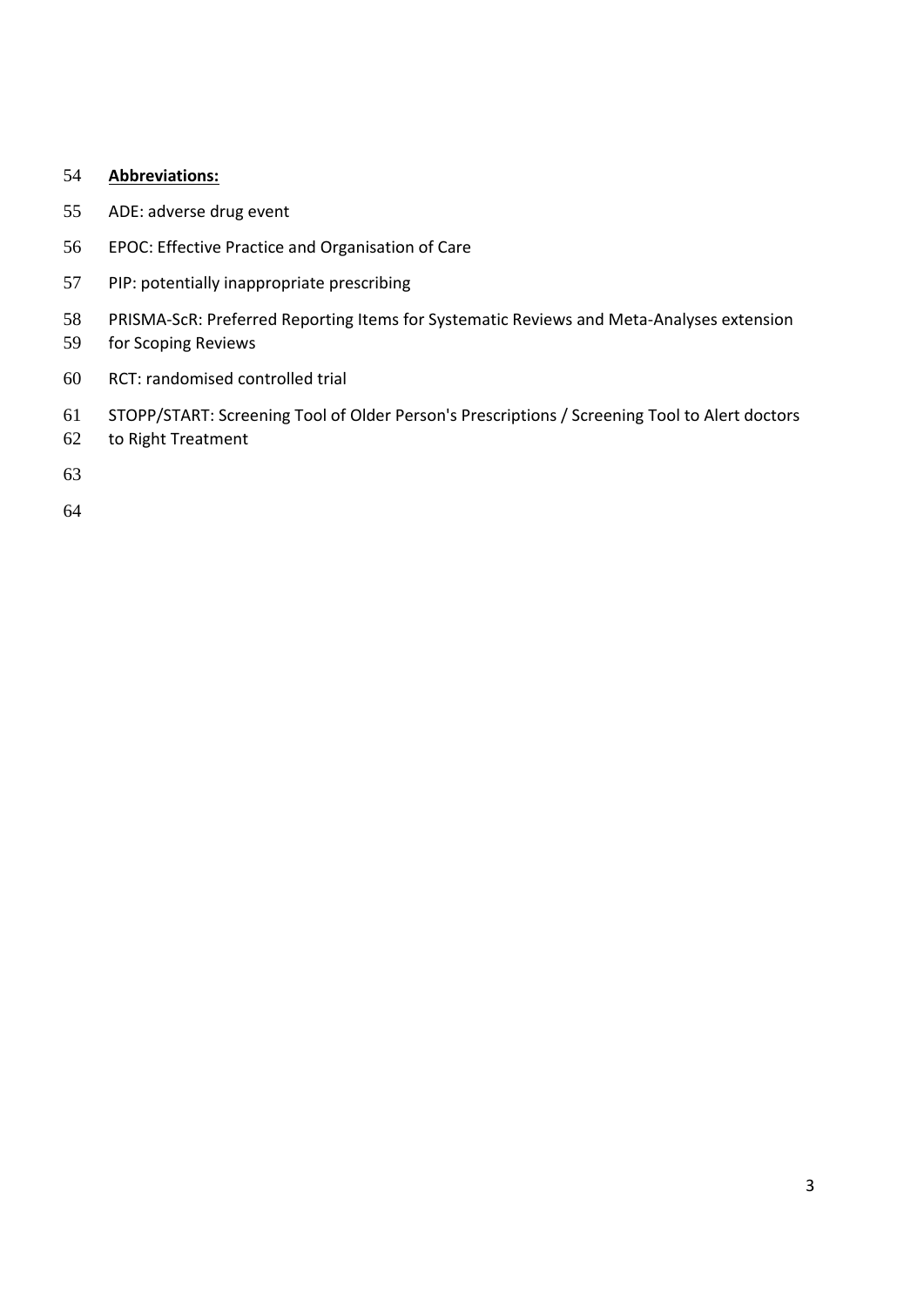### **Introduction**

The population is ageing and by 2050, it is predicted that 17% of the global population will consist of individuals aged ≥65 years (conventionally described as "older") (1). Advancing age is a major risk factor for cancer (2). In 2012, 48% of all cancer diagnoses worldwide occurred in older adults and, by 2038, this is expected to rise to 58% (2). At diagnosis, older patients with cancer often have existing health conditions necessitating the use of polypharmacy, which is commonly defined as the prescribing of five or more medications (3‐5). The reported prevalence of polypharmacy in older patients with cancer ranges from 13% to 92% (6). Polypharmacy contributes to patients' overall treatment burden (i.e. the workload of healthcare and its impact 74 on patient functioning and well-being) (7). Treatment burden may be further increased by cancer‐specific treatments and any additional supportive care medications (e.g. analgesics) that are required. Consequently, interventions aimed at optimising treatment regimens in cancer patients are required.

Medicines optimisation is an approach to care that aims to ensure the greatest clinical benefits for patients, through the safe and effective use of medicines (10). Medicines optimisation is 81 individual to each patient and accounts for their specific needs, preferences and values (11). 82 Optimising prescribing involves examining potentially inappropriate prescribing, as well as encouraging the appropriate use of medications in a way that the patient is willing to adhere to (12).The concept of medicines optimisation is particularly relevant to older adults as observational studies have highlighted associations between polypharmacy and potentially inappropriate prescribing (PIP), as well as negative clinical consequences, such as adverse drug events (ADEs) (8). This has also been observed in oncology settings, whereby a high proportion 88 (21%) of admissions to cancer services among older patients are related to adverse drug reactions 89 arising from both the use of systemic anticancer treatments and non-cancer specific treatments (9).

The term PIP encompasses a range of suboptimal prescribing practices, including inappropriate doses or durations of medication, prescribing medications associated with high risks of ADEs and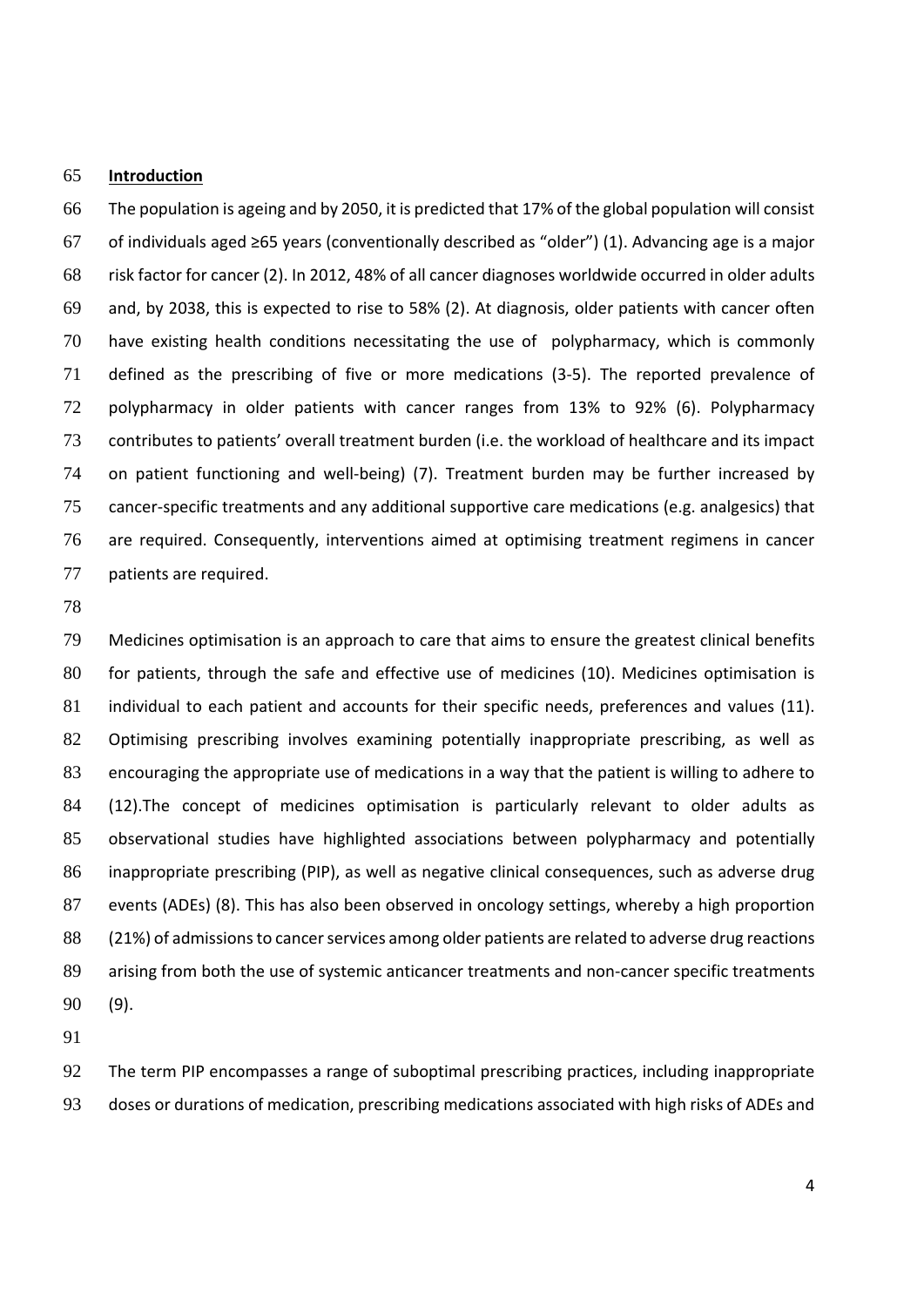errors of omission (13). Various criteria have been developed and validated to assess and 95 optimise medication prescribing in the general older population (14-17). These criteria can largely be classified as explicit (criterion‐based, e.g. Screening Tool of Older Person's Prescriptions/Screening Tool to Alert doctors to Right Treatment (STOPP/START) (17, 18)) or 98 implicit (judgement-based, e.g. Medication Appropriateness Index (19)). Application of these 99 criteria in clinical settings has been shown to improve the appropriateness of prescribing for older people (20). However, the applicability of these criteria to older patients with cancer is often limited, as prescribing for this patient cohort requires additional considerations, such as life expectancy and time until treatment benefit (21). In addition, these tools frequently recommend 103 the cessation or avoidance of drugs that may be clinically appropriate for older adults with cancer 104 (e.g. non-steroidal anti-inflammatory drugs can be of particular benefit for various forms of cancer pain) (22, 23). A deprescribing guideline has been developed that is specific to cancer populations at the palliative stage of illness (24). However, the extent of its clinical impact has 107 yet to be determined.

The challenges that polypharmacy present are not limited to prescribing. Increasing numbers of medications may negatively impact the way in which patients take their medications. The World 111 Health Organisation defines adherence as "the extent to which a person's behaviour-taking medication, following a diet, and/or executing lifestyle changes, corresponds with agreed recommendations from a healthcare provider" (25). Rates of medication adherence in patients with cancer vary widely, ranging from 46% to 100% (26). Previous studies have indicated that polypharmacy and complex medication regimens negatively impact on medication adherence 116 (25, 27). Non-adherence to medication in patients with cancer has been associated with treatment failure, poor clinical outcomes, and increased healthcare costs (28, 29). Therefore, it is crucial that medicines are optimised in older adults with cancer to reduce the complexity of 119 treatment regimens, minimise the risk of non-adherence and, ultimately, improve clinical outcomes.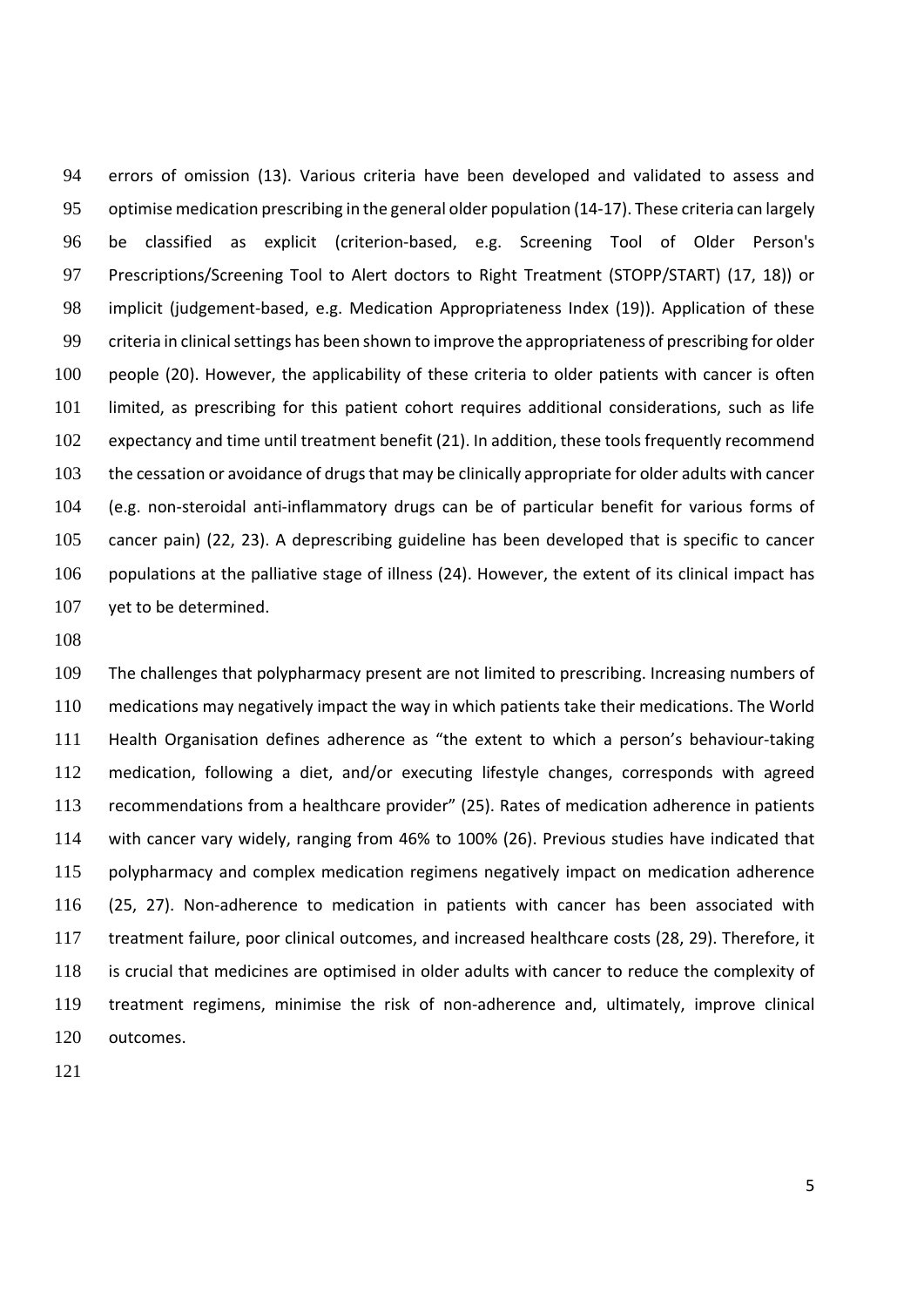122 Several systematic reviews have examined interventions to improve the appropriate use of polypharmacy in older adults across a variety of settings (13, 20, 30, 31). However, none of these 124 reviews have focussed specifically on older adults with cancer. For example, a Cochrane review 125 on interventions to improve appropriate prescribing of polypharmacy for older people specifically excluded studies of interventions targeting patients with terminal illnesses and 127 patients receiving chemotherapy (20). This has implications in terms of the generalisability of existing evidence to older patients with cancer. Furthermore, relatively few of the included studies (5/32 studies) assessed adherence as an outcome.

130 A scoping review will be undertaken of interventions, evaluated to date, that have focussed on two key aspects of medicines optimisation for older people with cancer: appropriate prescribing 132 and medication adherence. As the aim of this review is to provide a broad overview of the existing literature, a scoping review is preferable to a systematic review. Systematic reviews tend to be more specific in nature and normally focus on a more precise review question (32). Scoping reviews aim to identify and map the key concepts underpinning a research area (33). Additionally, 136 they can help to identify research gaps and to highlight areas to explore further in future research (34). The objectives of this scoping review are to:

- 
- 1. Identify the types of interventions aimed at optimising medication prescribing and/or adherence in older adults with cancer.
- 141 2. Characterise key features of the interventions (i.e. content, delivery, setting).
- 142 3. Examine the intervention development process (i.e. underpinning evidence and theory).
- 143 4. Characterise the study populations.
- 5. Identify the outcome measures that have been used to evaluate the interventions.
- 6. Establish key findings of the evaluations.
- 

### **Methods**

- This review protocol has been developed in accordance with relevant methodological guidance
- (34, 35). The final review will be reported using the Preferred Reporting Items for Systematic
- Reviews and Meta‐Analyses extension for scoping reviews (PRISMA‐ScR) guidelines (36).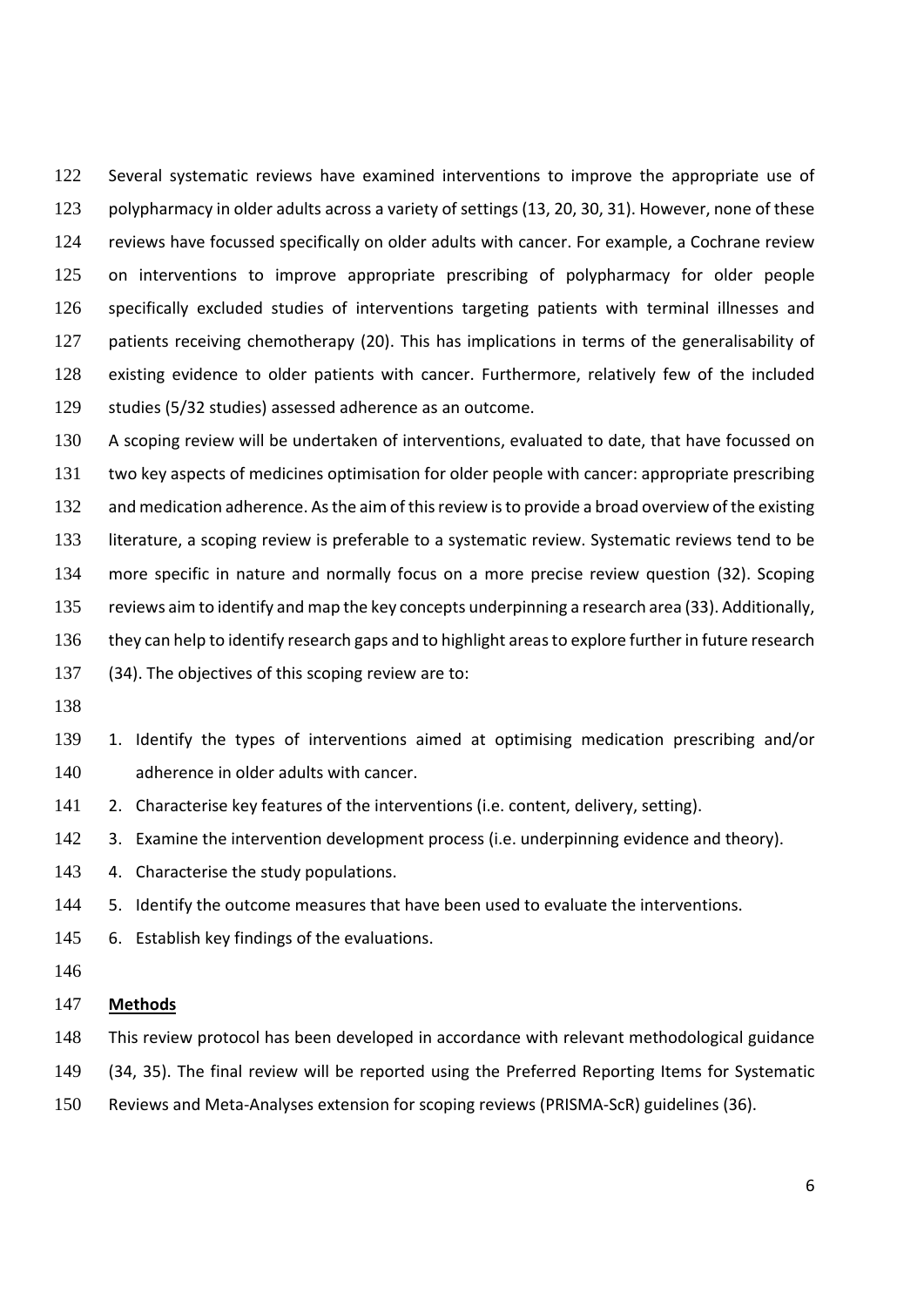# **Search strategy**

Searches of the following electronic databases will be conducted using established search 154 methods for scoping reviews: PubMed, EMBASE, CINAHL and PsycINFO (34). All databases will be searched from inception. The search strategy will comprise three stages:

- 156 1. Preliminary searches of each database will be conducted to identify relevant keywords and index terms.
- 2. A comprehensive search strategy for each electronic database will be developed with input from a research librarian.
- 3. Following database searching, reference lists of all included studies and any relevant review articles will be screened for additional studies.

The initial search terms will include combinations of terms such as: "cancer", "older adults", "prescribing" and "adherence", as well as relevant variants and synonyms. This will inform the development of a comprehensive search strategy. The full search strategy will be included in the final review manuscript.

- 
- 

# **Inclusion criteria**

# Types of participants

This review will include studies involving older adults (≥65 years) with an active cancer diagnosis. Eligible studies will not be limited by the number or types of medicines prescribed, nor will they 172 be restricted to patients with any specific type of cancer or patients who are receiving treatment in any particular healthcare setting. Studies which also involve other patient groups (e.g. patients <65 years, patients with other medical conditions) will be eligible for inclusion provided that data for the subgroup of older cancer patients are available separately (either as published study data 176 or available separately from the study authors). 

Types of interventions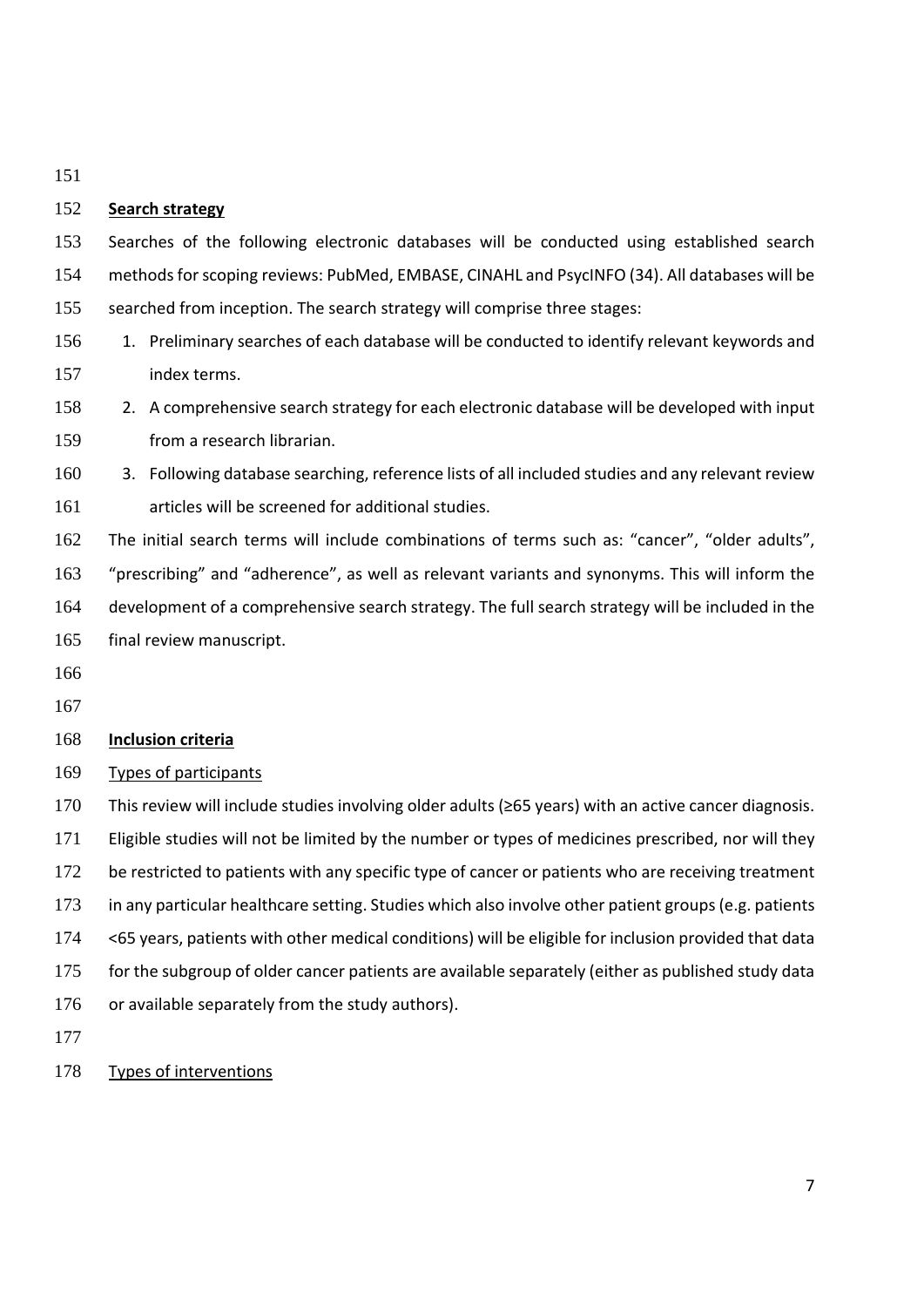This review will include interventions seeking to optimise medication prescribing or adherence in older adults (aged ≥65 years) with an active cancer diagnosis. Interventions must align with key principles of medicines optimisation which will be broadly categorised as: interventions to optimise prescribing and interventions to improve medication adherence (10). For the purpose of this review, interventions to optimise prescribing will include interventions that target any of the following: misprescribing (prescribing that significantly increases the risk of ADEs, including incorrect dosing, frequency or duration), overprescribing (prescribing in the absence of a clinical indication) and underprescribing (omission of medications for specific clinical indications aimed at either treatment or prevention) (37). Interventions aimed at improving medication adherence will include any intervention that seeks to promote adherence to prescribed medication in older patients with cancer. Eligible interventions can be targeted at the level of healthcare professional or patient. In order to meet inclusion criteria, interventions must specifically target medication prescribing or adherence in individuals aged ≥65 years or a study population with a mean age of ≥65 years.

# Types of outcome measures

Due to the lack of an existing review of evaluations of interventions aimed at optimising medication prescribing and adherence in older adults with cancer, all outcomes for studies that meet the above inclusion criteria will be included in the review. This will allow for an overview to be provided of the range of outcomes that have been evaluated on this topic to date.

#### Types of studies

In order to meet inclusion criteria, studies must have included some form of comparative evaluation (e.g. inclusion of a control group or use of a controlled before/after design). . Only 203 full-text manuscripts published in English will be eligible for inclusion. Published conference 204 abstracts will not be included in the review.

### **Study selection**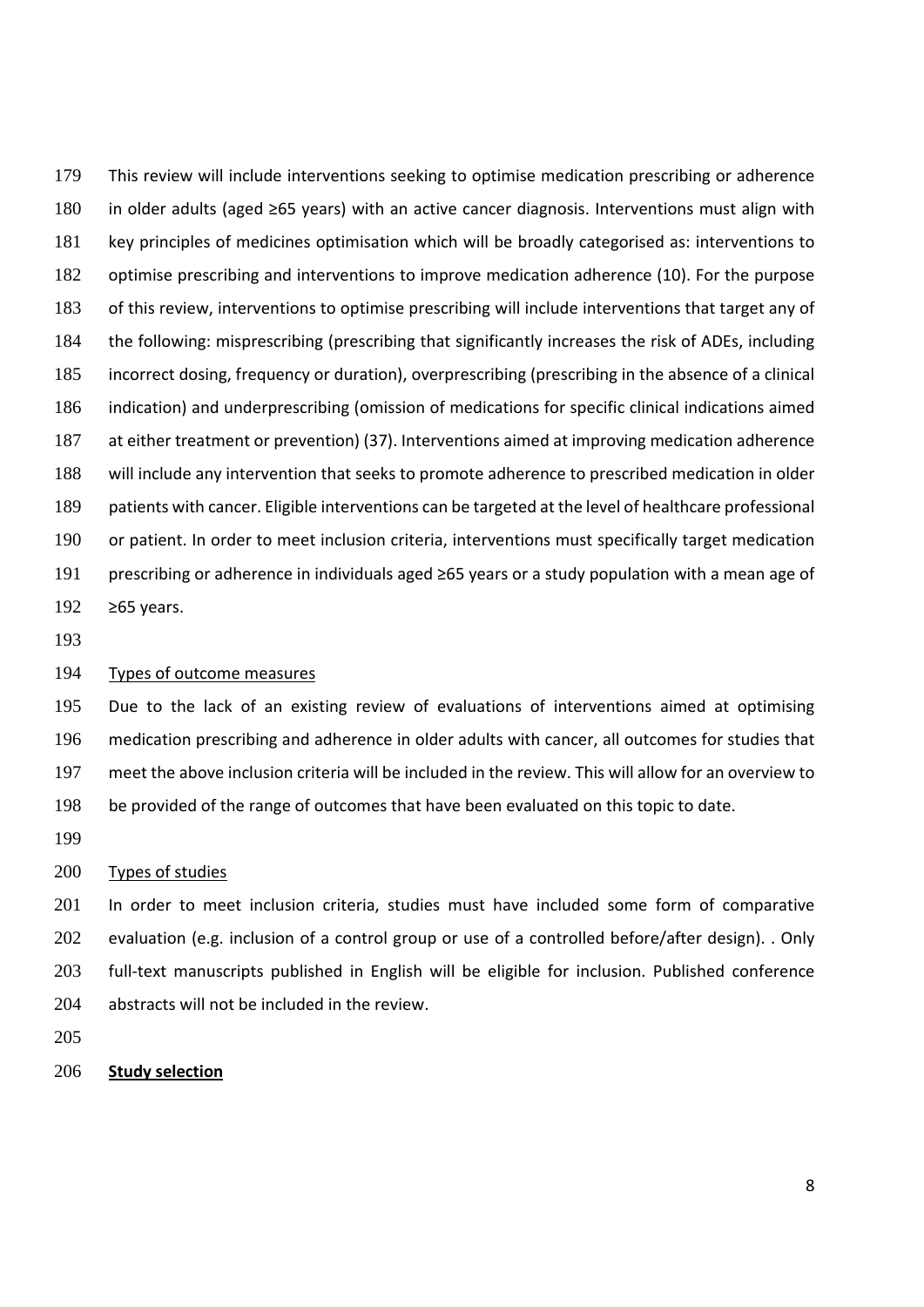207 Following deduplication, two reviewers will independently screen titles and abstracts for inclusion. If an abstract appears to meet inclusion criteria or cannot be excluded based on the 209 title or abstract alone, the full-text article will subsequently be retrieved and assessed for inclusion by both reviewers independently. Any disagreements will be resolved through discussion and consultation with a third reviewer if necessary.

### **Data extraction**

Two reviewers will independently perform data extraction (commonly referred to as 'charting the results' in the scoping review literature) using a data extraction form that has been developed in accordance with relevant methodological guidance (Appendix A) (34). The data extraction form will be piloted on one study that meets inclusion criteria and amended if necessary. Data will be extracted relating to each of the following:

- *1. Study*: Authors, year of publication, country of origin, study design, study setting, study aims/purpose.
- *2. Population*: Sample size, patient demographics (e.g. age, gender, type of cancer, stage of cancer, life expectancy, other medical conditions, numbers and types of medicines).
- 3. *Intervention details:* Intervention category (classified according to the Effective Practice and Organisation of Care (EPOC) taxonomy i.e. 'Delivery arrangements', 'Financial arrangements', 'Governance arrangements', 'Implementation strategies' (38)); 226 intervention targets/recipients and deliverers, mode of intervention delivery, 227 intervention duration, intervention costs/resource requirements.
- 4. *Intervention development*: details of any underpinning evidence base/theory base for the intervention.
- *5. Outcome measures used to evaluate the intervention*: Reported outcomes, assessment methods and assessment time points.
- *6. Key findings*: summary details of key results*.*

Any inconsistencies in terms of data extraction will be resolved through discussion and consultation with a third reviewer if necessary.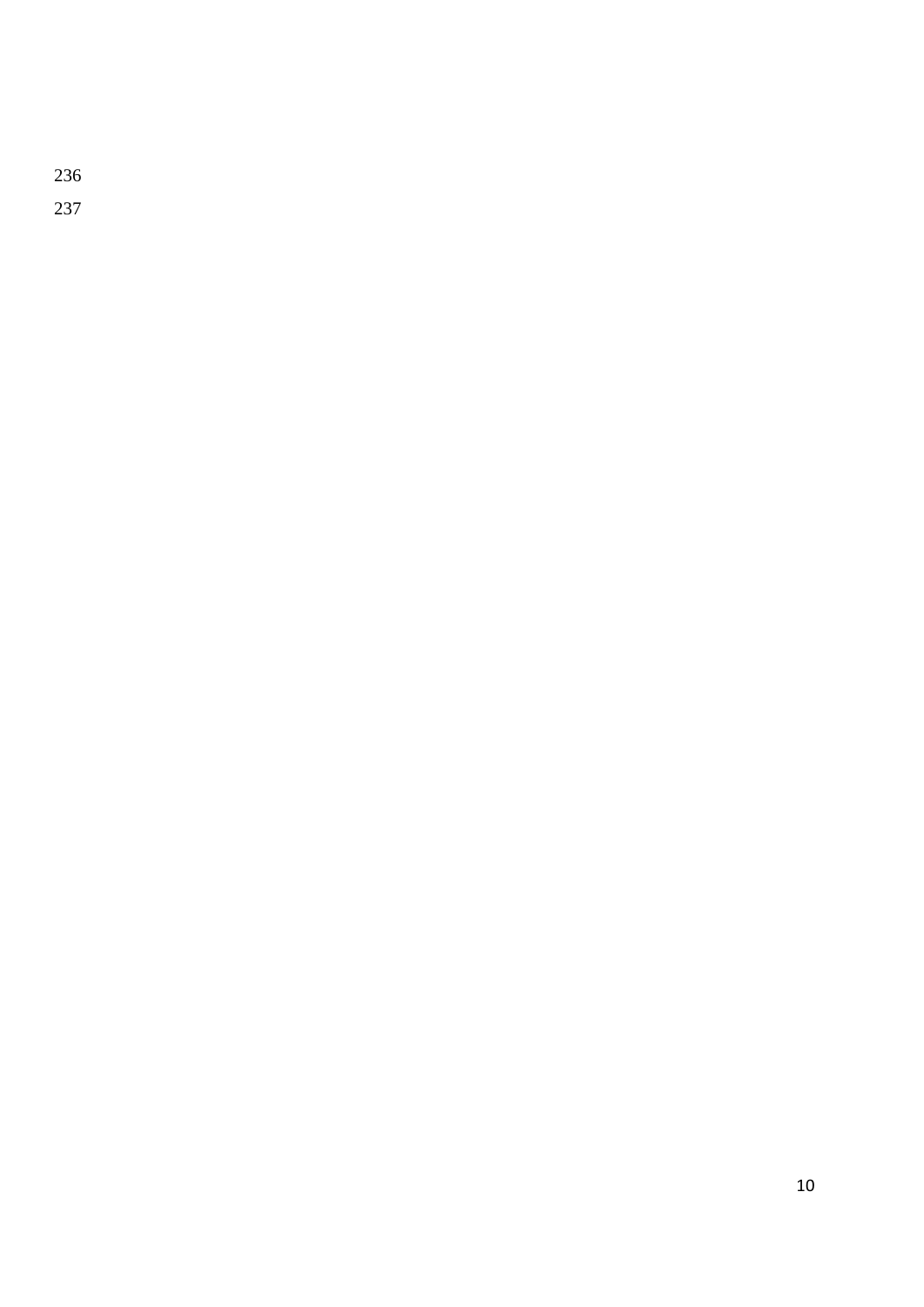# 238 **Data appraisal and synthesis**

239 As the aim of a scoping review is to provide a broad overview of the existing literature, formal 240 assessments of methodological quality of included studies are not routinely undertaken (34). 241 Data collation will focus on summarising the information presented across included studies. A 242 narrative synthesis will be undertaken in accordance with established guidance (40). This will 243 involve the following key steps (40): 244 (1) Developing a preliminary synthesis of findings of included studies: study characteristics and 245 findings will be tabulated to summarise key study information and describe patterns across 246 the studies in terms of direction and size of intervention effects. 247 (2) Exploring relationships in the data: extracted study data will be reviewed to identify factors 248 that might help to explain differences in the direction and size of intervention effects across 249 the included studies. 250 (3) Assessing the robustness of the synthesis: the findings of the synthesis process will be 251 critically reviewed by the review team, in terms of the evidence on which it is based and 252 potential sources of bias from the evidence sources, as well as any discrepancies and 253 uncertainties identified relating to study outcome assessments. This process will help to 254 identify and highlight any gaps in the existing literature as part of the review. 255 256 257 258 **Presentation of results** 259 In accordance with methodological guidance on scoping reviews (34), it is recommended that a 260 proposed plan for presenting results should be developed at the time of protocol development. 261 The findings of this review will be presented under the following headings to enable a logical and 262 descriptive summary to be presented that aligns with the review's objectives: 263 · Search results 264 • Study designs 265 • Study aims/objectives

266 • Study populations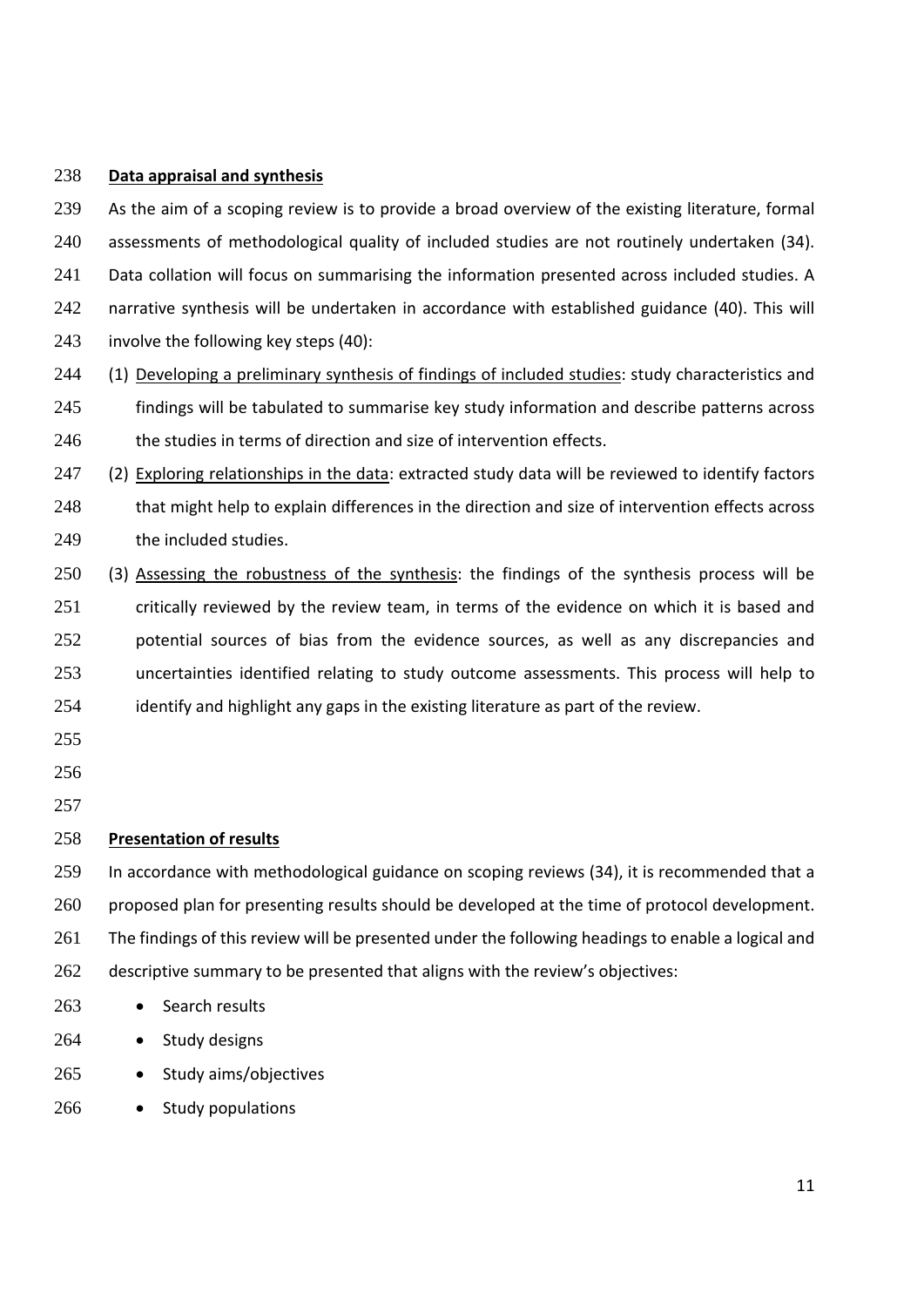- 267 Interventions
- 268 Outcomes recorded
- 269 Key findings
- 

271 A PRISMA-ScR flow diagram will be used to depict study selection. Tables of the characteristics of included studies (Appendix B) and key study findings, together with accompanying descriptive summaries will be used to outline the data charted from included studies.

# **Discussion**

Given the growing burden of cancer diagnoses among the older population, interventions 277 targeting medicines optimisation are of considerable importance in terms of ensuring appropriate prescribing and use of medicines, and maximising their clinical benefits for patients. This review will examine interventions aimed at optimising medication prescribing and/or 280 adherence in older adults with cancer in any healthcare setting. The scoping nature of the review 281 will serve to map existing literature on interventions that have been evaluated to date (e.g. in terms of how interventions were developed, delivered and assessed). The review's findings will lay important foundations in establishing current available evidence and informing future research on developing and evaluating interventions to improve the care of older patients with cancer in line with established methodological guidance (41).

- 
- **Acknowledgements**
- None
- 
- **Conflicts of interest**
- None
- 
- **Funding**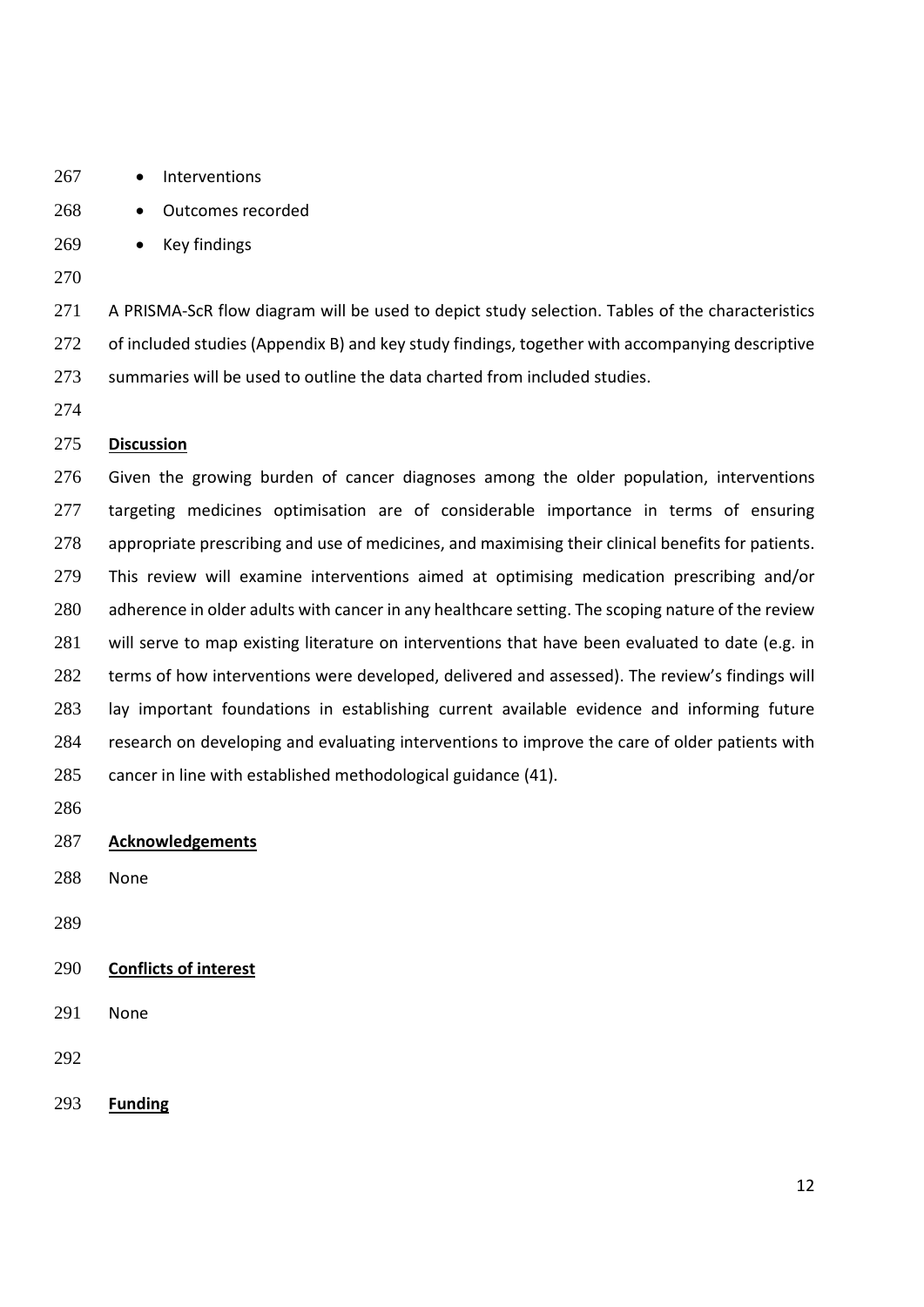- Melanie Murphy is supported by a Clement Archer Scholarship from the School of Pharmacy,
- Royal College of Surgeons in Ireland.
- Cathal Cadogan isjointly supported by the Irish Cancer Society and All Ireland Institute of Hospice
- and Palliative Care [grant number: PAL17CAD].
- 298 Kathleen Bennett is supported by a HRB award [grant number:RL-15-1579].

- 
-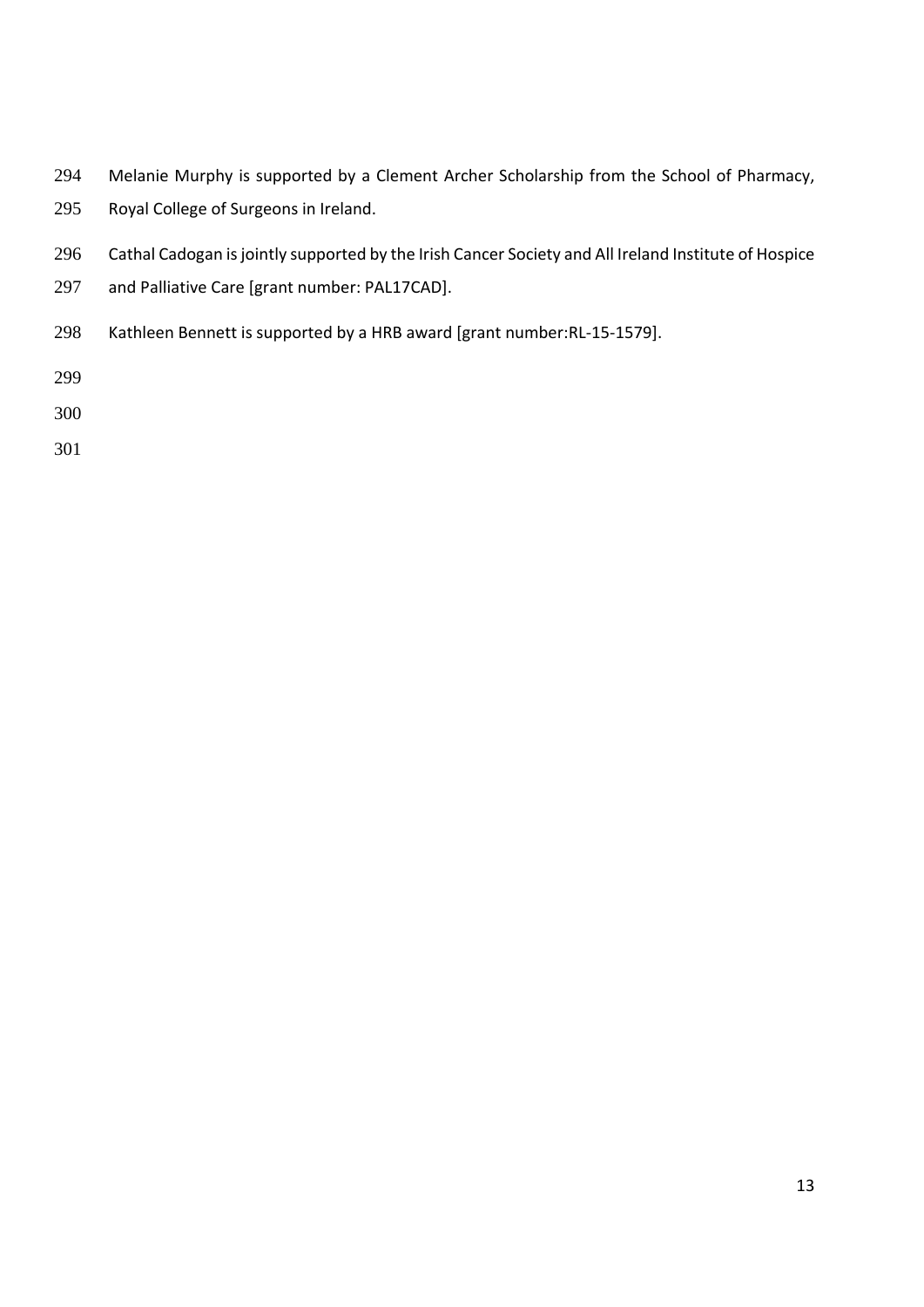### **References**

1. He W, Goodkind D, Kowal P. U.S. Census Bureau, International Population Reports, P95/16‐1, An Aging World: 2015, U.S. Government Publishing Office, Washington, DC. 2016. Available from:

306 https://www.census.gov/content/dam/Census/library/publications/2016/demo/p95-16-1.pdf

307 2. Pilleron S, Sarfati D, Janssen-Heijnen M, Vignat J, Ferlay J, Bray F, et al. Global cancer incidence in older adults, 2012 and 2035: A population‐based study. International Journal of Cancer. 2019;144(1):49‐58.

3. Deliens C, Deliens G, Filleul O, Pepersack T, Awada A, Piccart M, et al. Drugs prescribed for patients hospitalized in a geriatric oncology unit: Potentially inappropriate medications and impact of a clinical pharmacist. Journal of Geriatric Oncology. 2016;7(6):463‐70.

4. Sharma M, Loh KP, Nightingale G, Mohile SG, Holmes HM. Polypharmacy and potentially inappropriate medication use in geriatric oncology. Journal of Geriatric Oncology. 2016;7(5):346‐ 53.

316 5. Masnoon N, Shakib S, Kalisch-Ellett L, Caughey GE. What is polypharmacy? A systematic review of definitions. BMC Geriatrics. 2017;17(1):230.

6. Maggiore RJ, Gross CP, Hurria A. Polypharmacy in older adults with cancer. Oncologist. 2010;15(5):507‐22.

7. Eton DT, Ramalho de Oliveira D, Egginton JS, Ridgeway JL, Odell L, May CR, et al. Building a measurement framework of burden of treatment in complex patients with chronic conditions: a qualitative study. Patient Related Outcome Measures. 2012;3:39‐49.

8. Maher RL, Hanlon J, Hajjar ER. Clinical consequences of polypharmacy in elderly. Expert Opinion on Drug Safety. 2014;13(1):57‐65.

9. Lavan AH, O'Mahony D, Buckley M, O'Mahony D, Gallagher P. Adverse drug reactions in an oncological population: Prevalence, predictability, and preventability. Oncologist. 2019;24(9):e968‐e977.

10. National Institute for Health and Care Excellence. NICE Guideline [NG5]: Medicines Optimisation: the safe and effective use of medicines to enable the best possible outcomes. United Kingdom; 2015. Available from: https://www.nice.org.uk/guidance/ng5.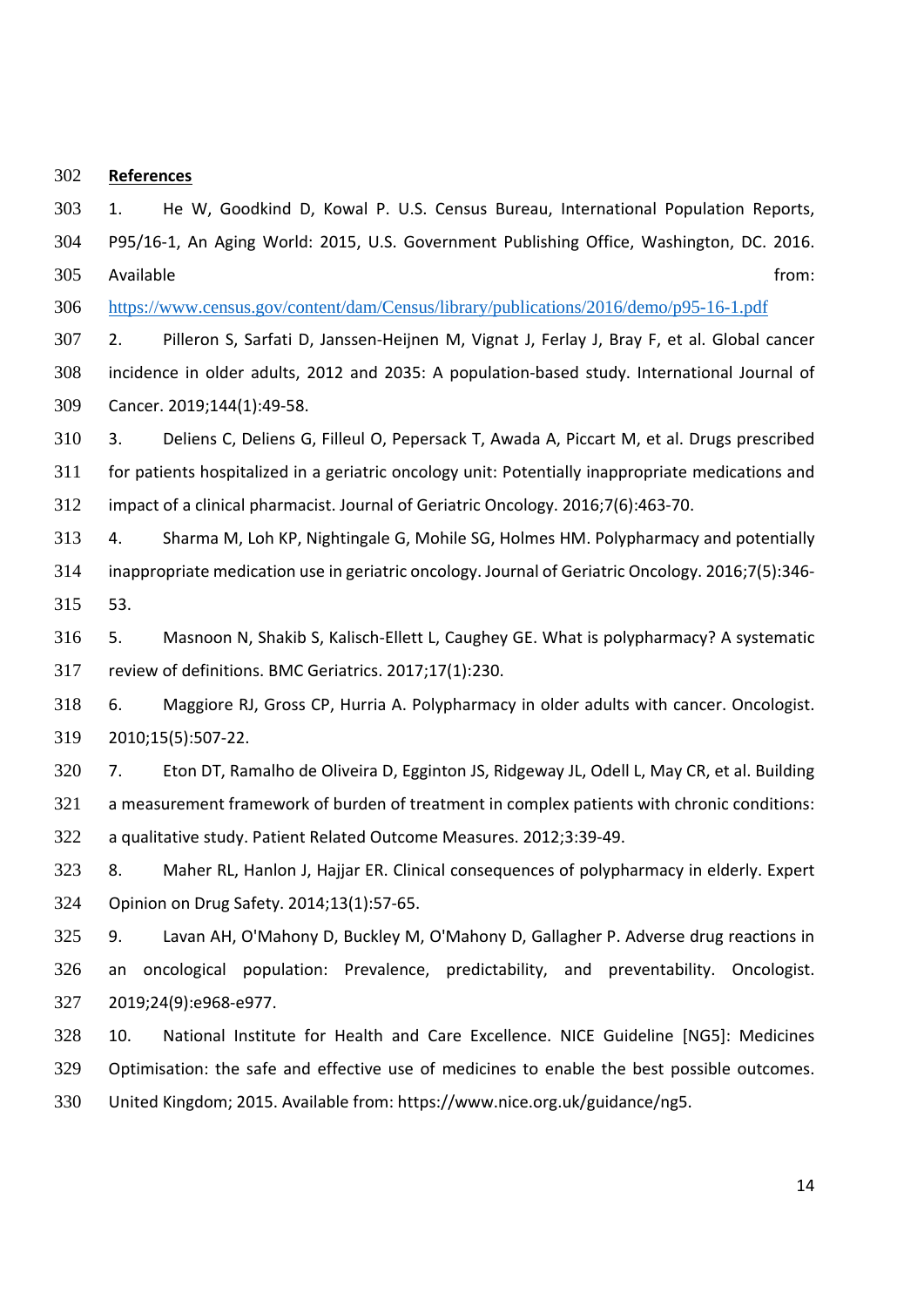11. Cadogan CA, Ryan C, Hughes CM. Appropriate polypharmacy and medicine safety: When many is not too many. Drug safety. 2016;39(2):109‐16.

12. The King's Fund. Polypharmacy and medicines optimisation: making it safe and sound. 334 London; 2013. 2013. Available homes are from: 335 http://www.kingsfund.org.uk/sites/files/kf/field/field publication file/polypharmacy-and-medicines‐optimisation‐kingsfund‐nov13.pdf. Accessed 05 May 2019.

13. Clyne B, Fitzgerald C, Quinlan A, Hardy C, Galvin R, Fahey T, et al. Interventions to address 338 potentially inappropriate prescribing in community-dwelling older adults: A systematic review of randomized controlled trials. Journal of the American Geriatrics Society. 2016;64(6):1210‐22.

14. O'Mahony D, O'Sullivan D, Byrne S, O'Connor MN, Ryan C, Gallagher P. STOPP/START criteria for potentially inappropriate prescribing in older people: version 2. Age and Ageing. 2015;44(2):213‐8.

15. Lavan AH, Gallagher P, Parsons C, O'Mahony D. STOPPFrail (Screening Tool of Older Persons Prescriptions in Frail adults with limited life expectancy): consensus validation. Age and Ageing. 2017;46(4):600‐7.

16. The 2019 American Geriatrics Society Beers Criteria® Update Expert Panel. American Geriatrics Society 2019 Updated AGS Beers Criteria for Potentially Inappropriate Medication Use in Older Adults. Journal of the American Geriatrics Society. 2019;67(4):674‐694.

17. Gallagher P, Ryan C, Byrne S, Kennedy J, O'Mahony D. STOPP (Screening Tool of Older Person's Prescriptions) and START (Screening Tool to Alert doctors to Right Treatment). Consensus validation. International Journal of Clinical Pharmacology and Therapeutics. 2008;46(2):72‐83.

18. Mahony DO, Sullivan DO, Byrne S, Connor MNO, Ryan C, Gallagher P. Corrigendum: STOPP/START criteria for potentially inappropriate prescribing in older people: version 2. Age and Ageing. 2018;47(3):489.

19. Samsa GP, Hanlon JT, Schmader KE, Weinberger M, Clipp EC, Uttech KM, et al. A summated score for the medication appropriateness index: development and assessment of 358 clinimetric properties including content validity. Journal of Clinical Epidemiology. 1994;47(8):891-6.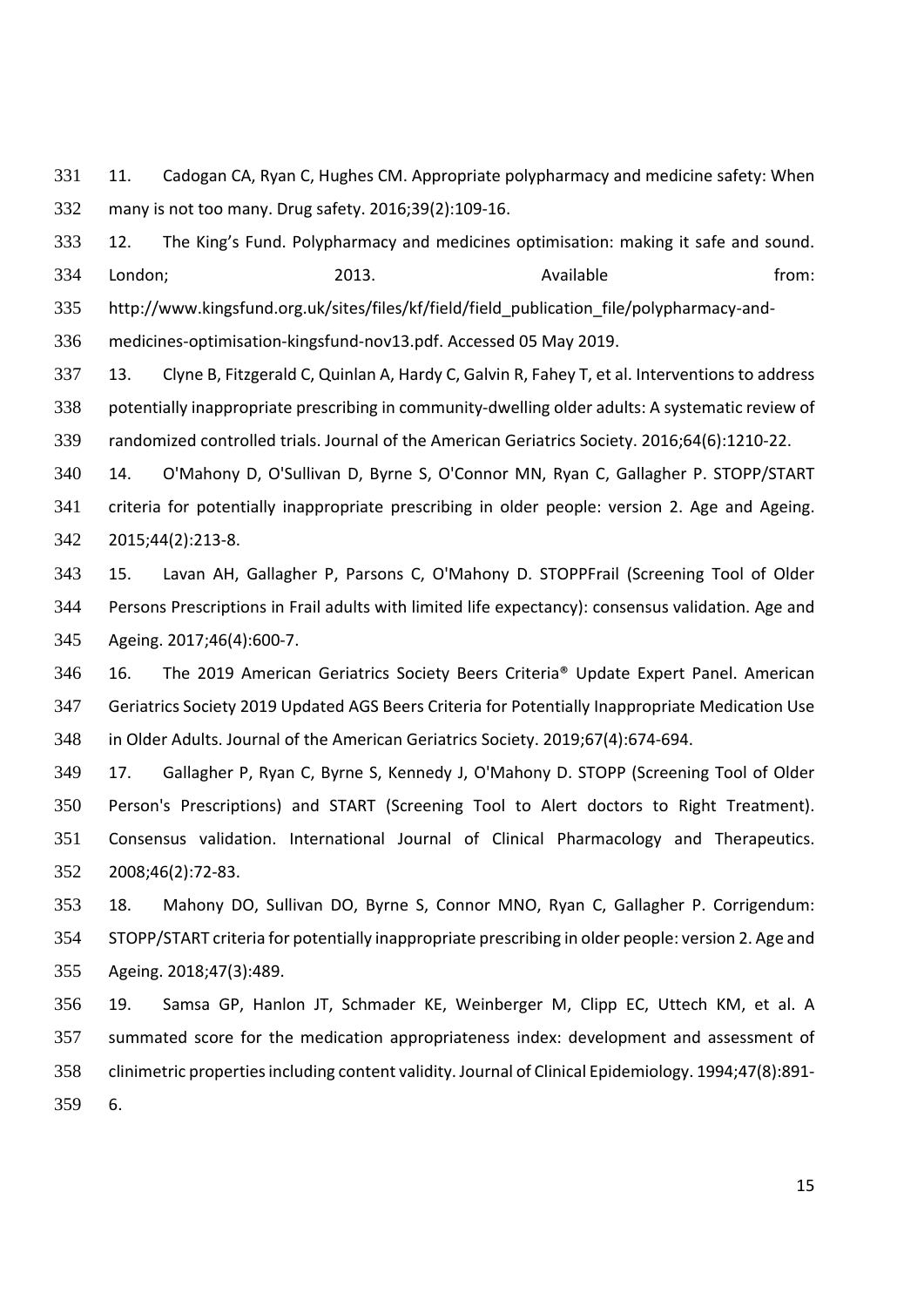20. Rankin A, Cadogan CA, Patterson SM, Kerse N, Cardwell CR, Bradley MC, et al. Interventions to improve the appropriate use of polypharmacy for older people. The Cochrane Database of Systematic Reviews. 2018(9):CD008165.

21. Holmes HM, Hayley DC, Alexander GC, Sachs GA. Reconsidering medication appropriateness for patients late in life. Archives of Internal Medicine. 2006;166(6):605‐9.

22. Whitman AM, DeGregory KA, Morris AL, Ramsdale EE. A comprehensive look at polypharmacy and medication screening tools for the older cancer patient. Oncologist. 2016;21(6):723‐30.

23. Polidori P PC. Introducing Palliative Care 5th Edition. European Journal of Hospital Pharmacy. 2017;24(131).

24. Lindsay J, Dooley M, Martin J, Fay M, Kearney A, Khatun M, et al. The development and evaluation of an oncological palliative care deprescribing guideline: the 'OncPal deprescribing guideline'. Supportive Care in Cancer. 2015;23(1):71‐8.

373 25. Sabate E. World Health Organisation (WHO). Adherence to long-term therapies: evidence 374 for action. 2003. Available from: 375 https://www.who.int/chp/knowledge/publications/adherence\_report/en/

26. Greer JA, Amoyal N, Nisotel L, Fishbein JN, MacDonald J, Stagl J, et al. A systematic review of adherence to oral antineoplastic therapies. Oncologist. 2016;21(3):354‐76.

27. Kardas P, Lewek P, Matyjaszczyk M. Determinants of patient adherence: a review of systematic reviews. Frontiers in Pharmacology. 2013;4:91.

28. Neugut AI, Zhong X, Wright JD, Accordino M, Yang J, Hershman DL. Nonadherence to 381 medications for chronic conditions and non-adherence to adjuvant hormonal therapy in women with breast cancer. JAMA Oncology. 2016;2(10):1326‐32.

29. Partridge AH, Avorn J, Wang PS, Winer EP. Adherence to therapy with oral antineoplastic agents. Journal of the National Cancer Institute. 2002;94(9):652‐61.

30. Smith SM, Wallace E, O'Dowd T, Fortin M. Interventions for improving outcomes in patients with multimorbidity in primary care and community settings. The Cochrane Database of Systematic Reviews. 2016;3:CD006560.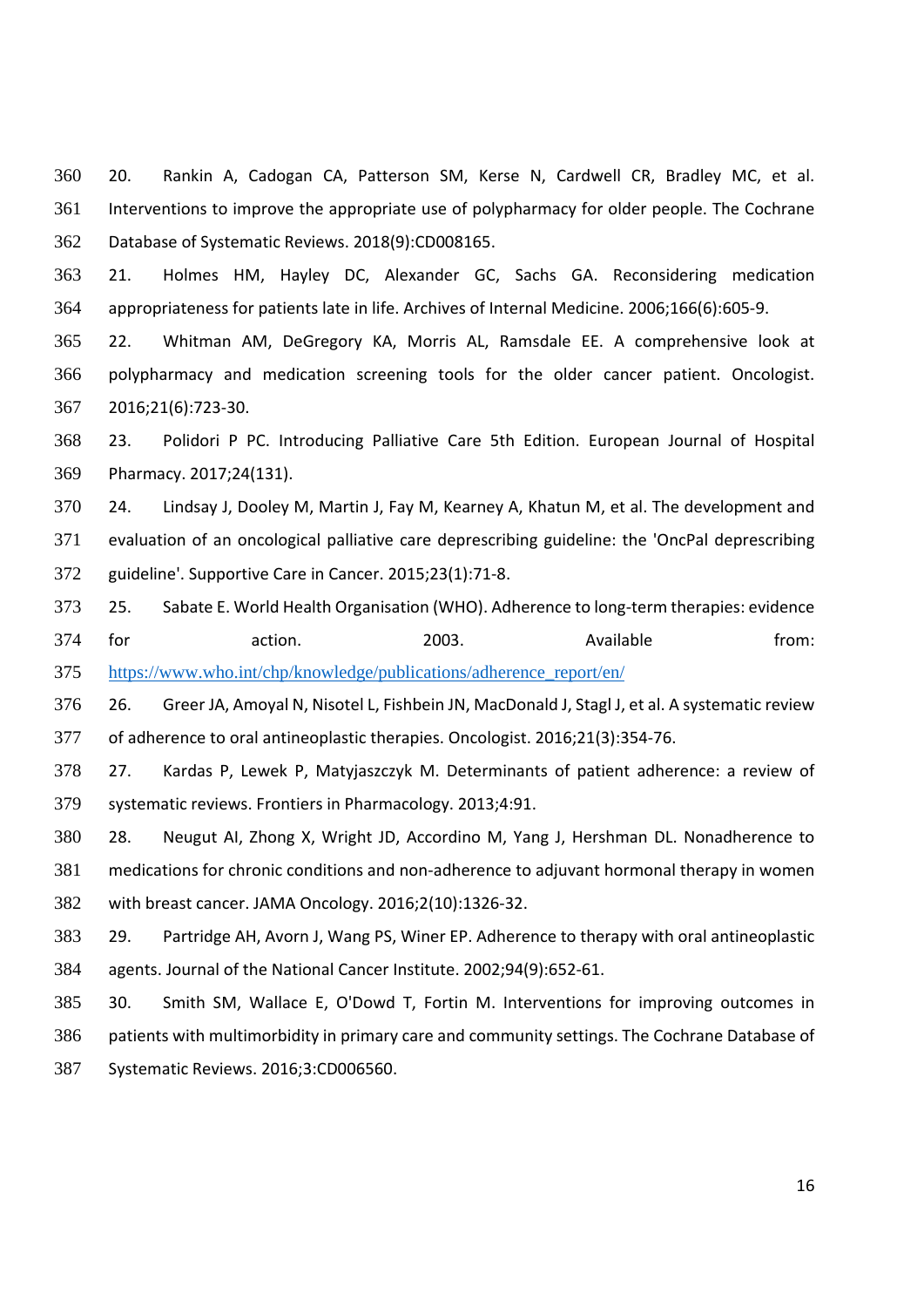31. Shafiee Hanjani L, Long D, Peel NM, Peeters G, Freeman CR, Hubbard RE. Interventions to optimise prescribing in older people with dementia: A systematic review. Drugs & Aging. 2019;36(3):247‐67.

32. Munn Z, Peters MDJ, Stern C, Tufanaru C, McArthur A, Aromataris E. Systematic review or scoping review? Guidance for authors when choosing between a systematic or scoping review approach. BMC Medical Research Methodology. 2018;18(1):143.

33. Arksey H, O'Malley L. Scoping studies: towards a methodological framework. International Journal of Social Research Methodology. 2005;8(1):19‐32.

34. Peters MD, Godfrey CM, Khalil H, McInerney P, Parker D, Soares CB. Guidance for conducting systematic scoping reviews. International Journal of Evidence‐based Healthcare. 2015;13(3):141‐6.

35. Peters MDJ GC, McInerney P, Baldini Soares C, Khalil H, Parker D. Methodology for JBI 400 scoping reviews. In: Adelaide AE, editor. The Joanna Briggs Institute reviewers' manual. Australia: The Joanna Briggs Institute; 2015. Available from: 402 http://joannabriggs.org/assets/docs/sumari/reviewersmanual\_methodology-for-jbi-scoping-reviews\_2015\_v2.pdf.

36. Tricco AC, Lillie E, Zarin W, O'Brien KK, Colquhoun H, Levac D, et al. PRISMA Extension for Scoping Reviews (PRISMA‐ScR): Checklist and Explanation. Annals of Internal Medicine. 2018; 169(7):467‐73.

37. O'Connor MN, Gallagher P, O'Mahony D. Inappropriate prescribing: criteria, detection and prevention. Drugs & Aging. 2012;29(6):437‐52.

409 38. Effective Practice and Organisation of Care (EPOC). The EPOC taxonomy of health systems

interventions. 2016. Available from: https://epoc.cochrane.org/resources/epoc-resources-review-411 authors

39. Higgins J, Altman DG SJe. Chapter 8: Assessing risk of bias in included studies. In: Higgins

JPT, Green S (editors). Cochrane Handbook for Systematic Reviews of Interventions Version 5.1.0

(updated March 2011). The Cochrane Collaboration, 2011. Available from www.handbook.cochrane.org.

40. Ryan R; Cochrane Consumers and Communication Review Group. 'Cochrane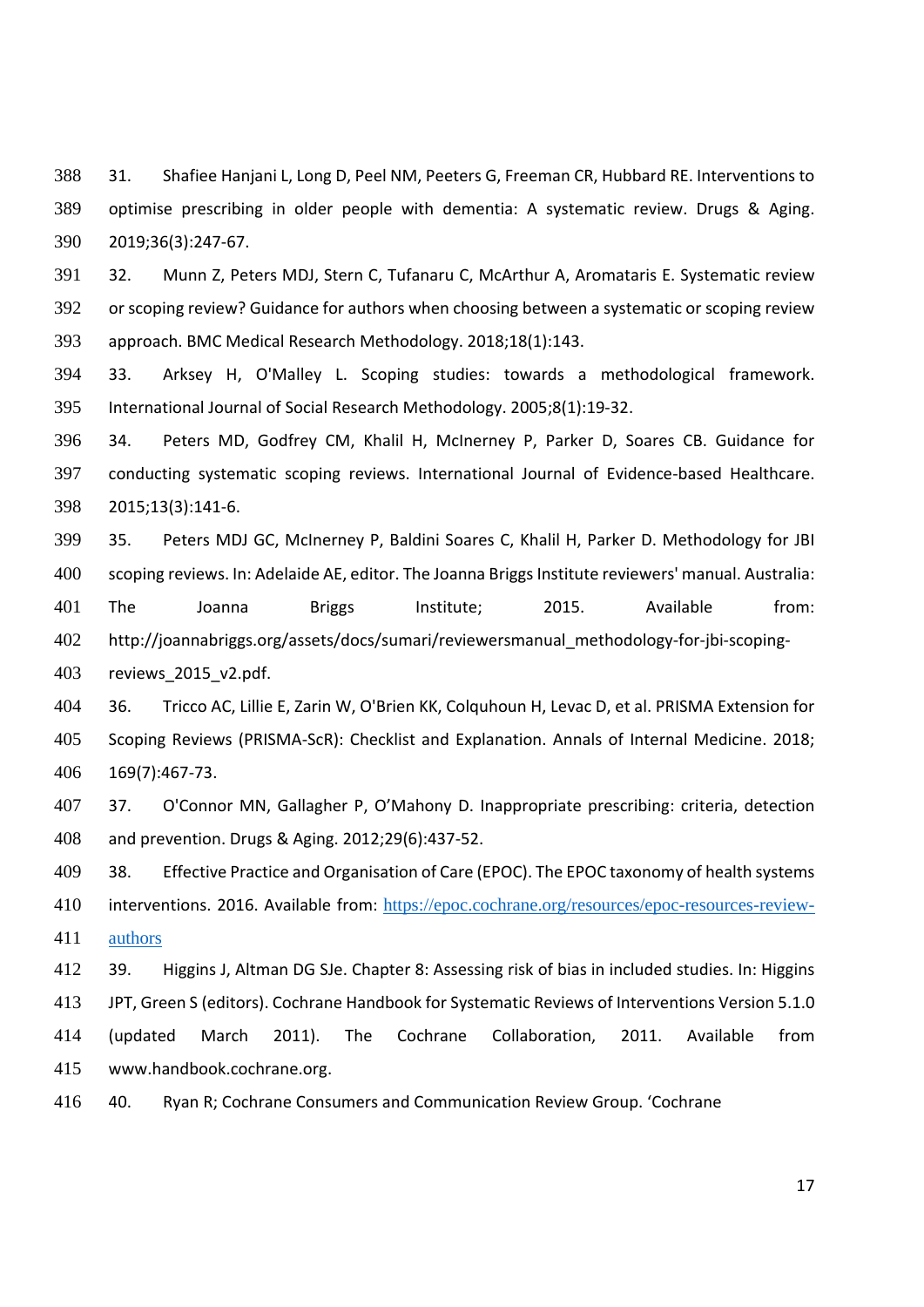- Consumers and Communication Review Group: data synthesis and analysis'. http://cccrg.cochrane.org , March 2019
- 41. Medical Research Council. Developing and evaluating complex interventions: New
- guidance. London: Medical Research Council. 2008. Available from:
- 421 https://mrc.ukri.org/documents/pdf/complex-interventions-guidance/
- 
-